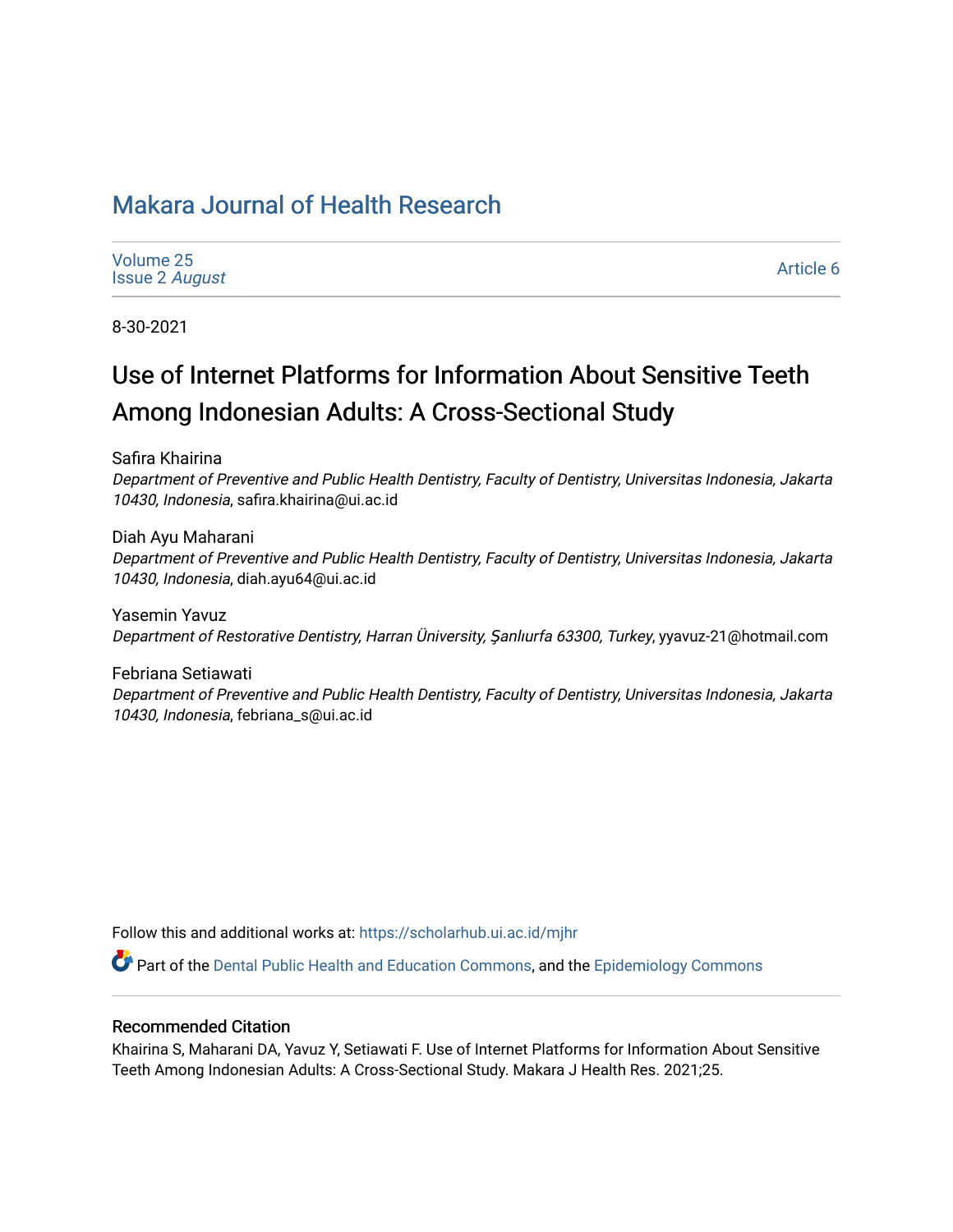# **Use of Internet Platforms for Information About Sensitive Teeth Among Indonesian Adults: A Cross-Sectional Study**

Safira Khairina<sup>1</sup>©, Diah Ayu Maharani<sup>1</sup>©, Yasemin Yavuz<sup>2</sup>, Febriana Setiawati<sup>1\*</sup>

<sup>1</sup>Department of Preventive and Public Health Dentistry, Faculty of Dentistry, Universitas Indonesia, Jakarta 10430, Indonesia <sup>2</sup>Department of Restorative Dentistry, Harran Üniversity, Şanlıurfa 63300, Turkey

#### **Abstract**

**Background**: The behavior of seeking oral health information (OHI), especially the topic of sensitive teeth (ST), among the Indonesian adult population has rarely been studied. Hence, the current work aimed to analyze the characteristics of the Indonesian adult population who reported having ST and to explore their practice of self-medication in terms of their behavior of seeking OHI on the internet.

**Methods**: A cross-sectional study was conducted between January and March 2021 in Indonesia. This study used a selfadministered questionnaire comprising questions about sociodemographic data, oral health behavior, diet, and subjective oral health. Bivariate analysis based on a chi-square test was conducted for statistical evaluation.

**Results**: Results showed that 63.3% of the respondents used Google, 24.5% used Instagram, and 24.2% used YouTube to search for OHI about ST. Most of them felt improvement with self-perceived medication, with YouTube (odds ratio [OR] = 5.13, 95% confidence interval [CI] = 2.26, 11.62), Google (OR = 2.94, 95% CI = 1.79–4.84), and Instagram (OR = 1.84, 95% CI = 1.11, 3.06) as their main OHI sources.

**Conclusions**: Internet platforms provide information that helps adults to cope with their ST. Professionals should consider using internet-based interventions as a powerful tool for dental health education.

**Keywords** : dentin hypersensitivity, Indonesia, oral health

#### **I N T R O D U C T I O N**

Sensitive teeth (ST) are relatively common among adults, and the defining symptom is short, sharp pain unrelated to any other dental pathology or defect.<sup>1</sup> The stimulus is usually thermal, chemical, tactile, osmotic, or even related to evaporation.<sup>2</sup>Epidemiological studies have shown that the prevalence of ST varies between 1.34% and 98%.<sup>2</sup> This heterogeneity can be explained by several factors, such as the sample population (ethnicity, study location, periodontal status, dental care regime), the different diagnostic criteria used to define ST, and whether the source data are based on clinical evaluations of patientbased questionnaires.<sup>1</sup> Thus, patients and health professionals, mainly dentists and physicians, should be educated about the risk factors, signs, and symptoms of ST. In this context, the use of the internet as a source of oral health information (OHI) has grown over the years. Patients and professionals have resorted to this tool for knowledge.<sup>3</sup>

Studies have shown that online OHI can contribute to individuals' awareness of oral health, improved prognosis

**\*Corresponding author:**

Febriana Setiawati

Department of Preventive and Public Health Dentistry,

Faculty of Dentistry, Universitas Indonesia, Jakarta, Indonesia E-mail: febriana\_s@ui.ac.id

and adherence to treatment, and the facilitation of professional–patient communication.4,5 However, several authors have warned about the difficulty in ascertaining the validity and reliability of the information published on the individuals' awareness of oral health, improved prognosis internet.<sup>4</sup> The most commonly used internet tools for access to OHI are search engines such as Google.<sup>6</sup> In addition, other platforms, such as YouTube and Instagram, have been used as channels of communication and access to OHI.<sup>7</sup> OHI can be disseminated through a variety of forms over social media, such as blogs, podcasts, tweets, Facebook pages or posts, and YouTube videos. This development may be especially relevant in Indonesia, where users have been reported to spend more time on the internet in comparison with users in other parts of the world.<sup>8</sup> Thus, the internet may offer an opportunity to disseminate OHI targeting Indonesians.

Indonesia is one of the largest countries in Southeast Asia. It consists of many islands and is divided into 34 provinces. According to the 2010 census data, the Indonesian population during the period was 237,641,326. Indonesia is the fourth largest country in the world after China, India, and the United States.<sup>9</sup> It is home to 117.21 million internet users, which make up 64.8% of the country's population.<sup>10</sup> The current study explores an important topic about using the internet to retract information about ST. This topic is suitable for the current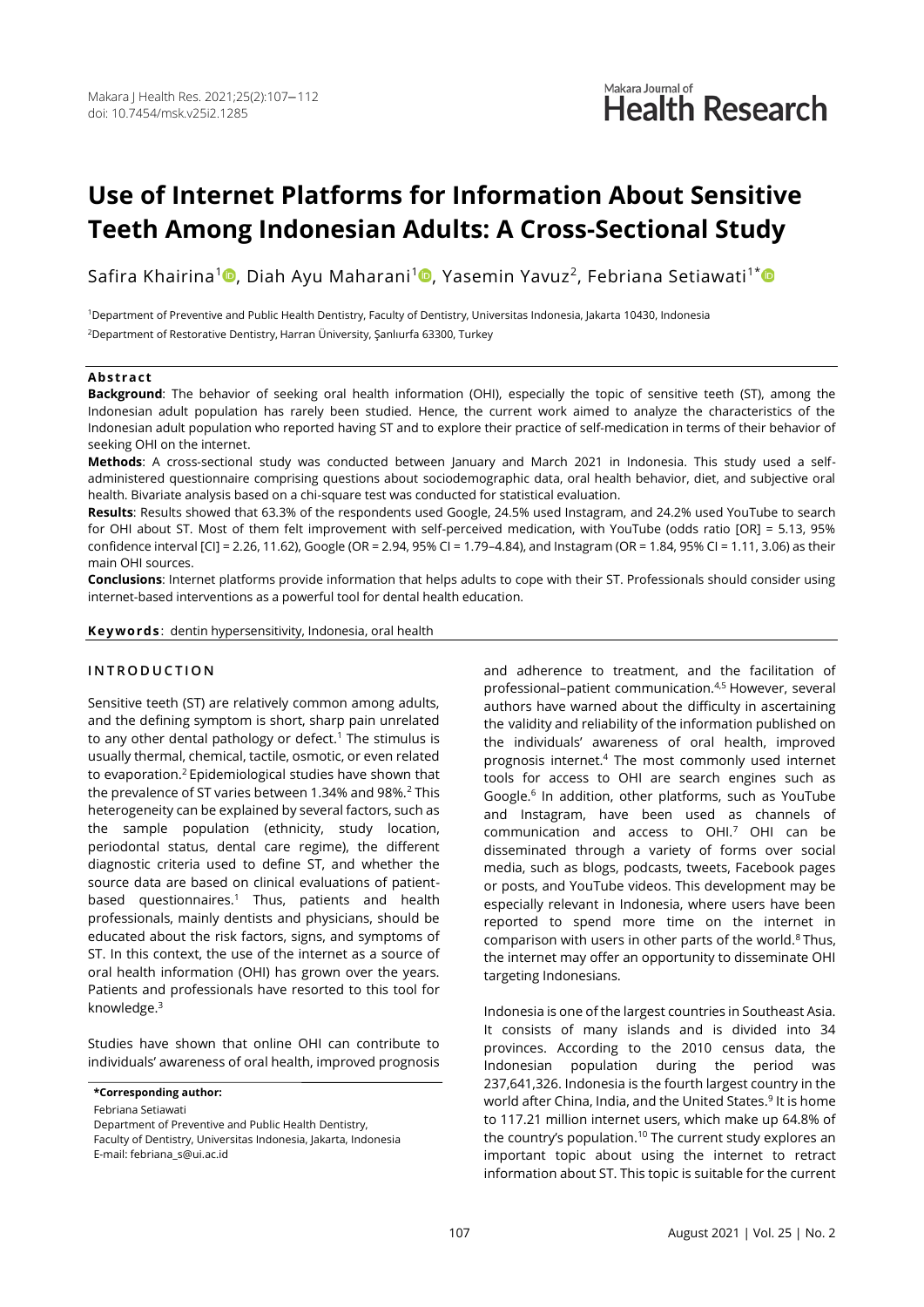environment in which the COVID-19 pandemic has resulted in limited access to dental clinics because of stayat-home restrictions. The use of the internet may help inform patients about the many aspects of ST. Thus, this study would be beneficial and impactful for the development of teledentistry. The objectives of this study were to analyze the characteristics of the adult population of Indonesia who had reported ST and to explore their practice of self-medication in terms of their behavior of seeking OHI on the internet.

### **M E T H O D S**

The study was approved by the Ethics Committee of the Faculty of Dentistry, Universitas Indonesia, No. 82/Ethical Approval/FKGUI/II/2021 No. Protocol 030871220. A crosssectional questionnaire-based study was conducted among adults in Indonesia in 2021. The reporting of the present study is in accordance with the Strengthening the Reporting of Observational Studies in Epidemiology (STROBE) statement.<sup>11</sup> Sample size was calculated on the basis of an assumed margin of error of 3%, confidence level of 95%, and percentage of using internet to obtain OHI of 93%.<sup>8</sup>The required sample size was 278 participants, and it was increased by 20% to compensate for potential nonresponse. The employed questionnaire was based on a previous study.<sup>2</sup>The original questionnaire was translated to Bahasa Indonesia and then back translated to English and compared with the original English version to resolve inconsistencies. Some words were modified so that their meanings in the Bahasa Indonesian version would be consistent with those in the original English version. Furthermore, a pilot test of the modified questionnaire was conducted among adults to determine the clarity and comprehensiveness of the wording. The final questionnaire was used as a self-administered Bahasa Indonesia form. The questionnaire was divided into three sections. The first section collected personal information, including gender, age, domicile, education, and occupation. The second section assessed oral health practices, including brushing twice daily, regular visits to the dentist, and presence of dental pain in the last six months; the items were closeended questions requiring "yes" or "no" responses. The third section assessed the use of the internet for OHI. The participants were asked about the internet platforms they used to search for OHI.

Descriptive analysis was conducted, and summary measures were calculated as means and standard deviations or frequencies and percentages. The dependent variable was using various internet platforms to obtain OHI (categorized into using Google, Instagram, YouTube, or none), and the independent variables included factors reflecting interest in oral health based on their adoption of oral health practices, such as brushing and dental visits and the need for OHI due to the presence of dental pain. The independent factors also included searching for OHI related to various aspects of oral diseases. Chi-square analysis was used to assess the association between the dependent and independent variables. Odds ratios and 95% confidence intervals (CIs) were calculated. Significance was set at 5%.

#### **R E S U L T S**

A total of 335 respondents completed the questionnaire and reported having ST. Table 1 shows that most of the participants were female (n = 200; 59.7%) with a mean age of 29.7  $\pm$  9.8 years. The age range of the respondents was 15–65 years. Most of the participants completed university and postgraduate education (80.9%) and reported brushing twice daily (79.4%). The results showed that of the participants, 63.3% used Google, 24.5% used Instagram, and 24.2% used YouTube to search for OHI. The participants also used social media, such as Twitter (5.4%) and Facebook (4.8%).

**TABLE 1.** Personal profile, toothbrushing, dental visits, and dental pain among Indonesian adult participants who reported having sensitive teeth (N = 335)

| Variables                      | Number of    | Percentage |  |
|--------------------------------|--------------|------------|--|
|                                | subjects (N) | (%)        |  |
| Gender                         |              |            |  |
| Male                           | 135          | 40.3       |  |
| Female                         | 200          | 59.7       |  |
| Age                            |              |            |  |
| < 34                           | 269          | 80.3       |  |
| >35                            | 66           | 19.7       |  |
| <b>Domicile</b>                |              |            |  |
| Java                           | 216          | 64.5       |  |
| Others                         | 119          | 35.5       |  |
| <b>Education</b>               |              |            |  |
| High school                    | 64           | 19.1       |  |
| Higher education               | 271          | 80.9       |  |
| <b>Occupation</b>              |              |            |  |
| Unemployed                     | 127          | 37.9       |  |
| Employee                       | 208          | 62.1       |  |
| <b>Toothbrushing frequency</b> |              |            |  |
| At least twice per day         | 266          | 79.4       |  |
| Less than twice daily          | 69           | 20.6       |  |
| <b>Types of pain</b>           |              |            |  |
| Acute                          | 161          | 48.1       |  |
| Discomfort                     | 280          | 83.6       |  |
| Pulsatile                      | 171          | 51         |  |
| <b>Occurrence of pain</b>      |              |            |  |
| Spontaneously                  | 78           | 23.3       |  |
| Induced                        | 257          | 76.7       |  |
| <b>Causes of pain</b>          |              |            |  |
| Cold                           | 237          | 70.7       |  |
| Heat                           | 53           | 15.8       |  |
| Sweet                          | 123          | 36.7       |  |
| Air                            | 73           | 21.8       |  |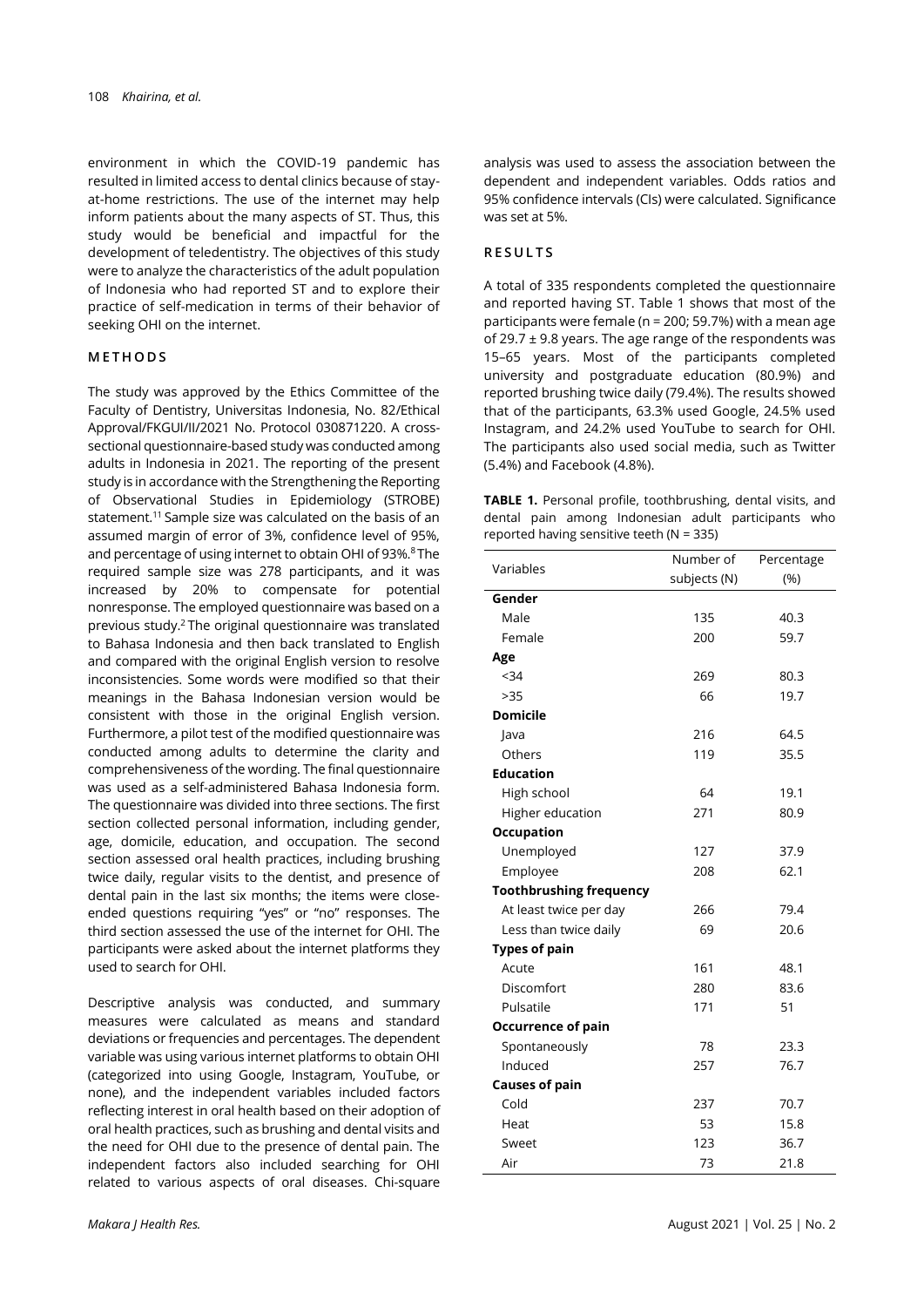**Table 1.** continues

| Variables                                           | Number of    | Percentage   |  |  |  |  |  |
|-----------------------------------------------------|--------------|--------------|--|--|--|--|--|
|                                                     | subjects (N) | (%)          |  |  |  |  |  |
| <b>Frequency of pain</b>                            |              |              |  |  |  |  |  |
| Frequently                                          | 8            | 2.4          |  |  |  |  |  |
| Occasionally                                        | 129          | 38.5         |  |  |  |  |  |
| Rarely                                              | 198          | 59.1         |  |  |  |  |  |
| <b>Duration of pain</b>                             |              |              |  |  |  |  |  |
| Persistent                                          | 27           | 8.1          |  |  |  |  |  |
| Short                                               | 308          | 91.9         |  |  |  |  |  |
| Pain effect on daily life                           |              |              |  |  |  |  |  |
| Oral hygiene habits<br>affected by pain             | 74           | 22.1         |  |  |  |  |  |
| Diet affected by pain                               | 138          | 41.2         |  |  |  |  |  |
| Drinks affected by this pain                        | 149          | 44.5         |  |  |  |  |  |
| Lifestyle affected by this pain                     | 45           | 13.4         |  |  |  |  |  |
| <b>Mentioning sensitive</b><br>teeth                | problems     | health<br>to |  |  |  |  |  |
| professional                                        |              |              |  |  |  |  |  |
| Dentist                                             | 155          | 46.3         |  |  |  |  |  |
| Doctor or Nurse                                     | 13           | 3.9          |  |  |  |  |  |
| Never                                               | 167          | 49.8         |  |  |  |  |  |
| Learning source for sensitive teeth self-medication |              |              |  |  |  |  |  |
| Google                                              | 212          | 63.3         |  |  |  |  |  |
| <b>Television advertisement</b>                     | 179          | 53.4         |  |  |  |  |  |
| Friends/Family                                      | 169          | 50.4         |  |  |  |  |  |
| Instagram                                           | 82           | 24.5         |  |  |  |  |  |
| YouTube                                             | 81           | 24.2         |  |  |  |  |  |
| Print media                                         | 50           | 14.9         |  |  |  |  |  |
| Radio advertisement                                 | 30           | 9            |  |  |  |  |  |
| Twitter                                             | 18           | 5.4          |  |  |  |  |  |
| Facebook                                            | 16           | 4.8          |  |  |  |  |  |
| Feeling improvement with the self-medication        |              |              |  |  |  |  |  |
| Yes                                                 | 245          | 73.1         |  |  |  |  |  |
| No                                                  | 90           | 26.9         |  |  |  |  |  |

Table 2 shows that various factors were differently associated with the use of Google, Instagram, and YouTube relative to the non-usage of such apps to obtain OHI. Gender was associated with a significantly lower likelihood of using Instagram (OR = 2.03, 95% CI = 1.18, 3.50) but had no significant association with using Google (OR = 1.13, 95% CI = 0.72, 1.78) and YouTube (OR = 1.04, 95% CI = 0.62, 1.74). Pain effect on daily life, especially when drinking, was significantly associated with the use of Instagram (OR = 1.86, 95% CI = 1.12, 3.07) and YouTube (OR = 2.06, 95% CI = 1.24, 3.42) but had no significant association with the use of Google (OR =  $1.09$ , 95% CI = 0.58, 1.43). Feeling improvement with self-medication was associated with significantly greater likelihood of using Google (OR = 2.94, 95% CI = 1.79, 4.84), Instagram (OR = 5.23, 95% CI = 2.30, 11.85), and YouTube (OR = 5.13, 95%  $Cl = 2.26, 11.62$ ).

# **D I S C U S S I O N**

This study explored the behavior of seeking OHI about ST on the internet among the adult population in Indonesia. The results revealed that using the internet for seeking OHI is likely for those who had higher education and had

access to smartphones and the internet. Several studies have reported that access to e-health information and the usefulness of the internet for decision making are of great importance for patients with high e-health literacy. This finding may be attributed to the fact that people with high e-health literacy have the skills needed for obtaining OHI from the internet and therefore consider using this medium as one of the most important and useful resources for obtaining OHI.<sup>12</sup> The necessary skills and abilities include the ability to access the internet, use computers, utilize search engines, develop search keyword strategies, and differentiate between high- and low-quality information.<sup>13</sup> Other studies have found that high educational attainment is a significant predictor of the behavior of seeking online dental procedural information before consultations.<sup>14</sup> Such findings are consistent with reports of older foreign-born Latinos with lower education levels using less internet and communication technologies than others.<sup>15</sup> Similar to previous reports, the current work found that the participants with higher education were likely to state that they had searched online for general health information.<sup>16</sup>

According to a recent study, women are more likely than men to use social network services in general. Such findings are consistent with reports emphasizing that the rate of internet use is increasing more rapidly among girls than among boys. Moreover, girls have been found to be more likely than boys to use the internet for social networking services, Facebook, shopping, games, information acquisition, and formation of relationships in the virtual world. This pattern is different from that observed in boys' main use of the internet, which is for gaming purposes.<sup>17</sup> This study showed that among the population of social media users, those in younger age groups tend to use more social media than those in older age groups. Another study found that college students aged 18–30 years tend to seek health information on the internet. The authors concluded that social media show great promise as an effective source of medical information for this age group.<sup>18</sup>

The internet has great potential for spreading OHI. Regardless of the communication channel used, content is known to influence the decisions of individuals about their health, including changes in lifestyles.<sup>5</sup> Google was the most popular internet platform for OHI-seeking behavior in the present study. This result is in accordance with that of another study that reported the important role of Google as a search engine because the platform actively mediates and shapes the information seen by users.<sup>19</sup>

The current literature highlights the various benefits and challenges for patients when using social media for health purposes. Overall, this review shows the apparent potential of social media use in healthcare because it can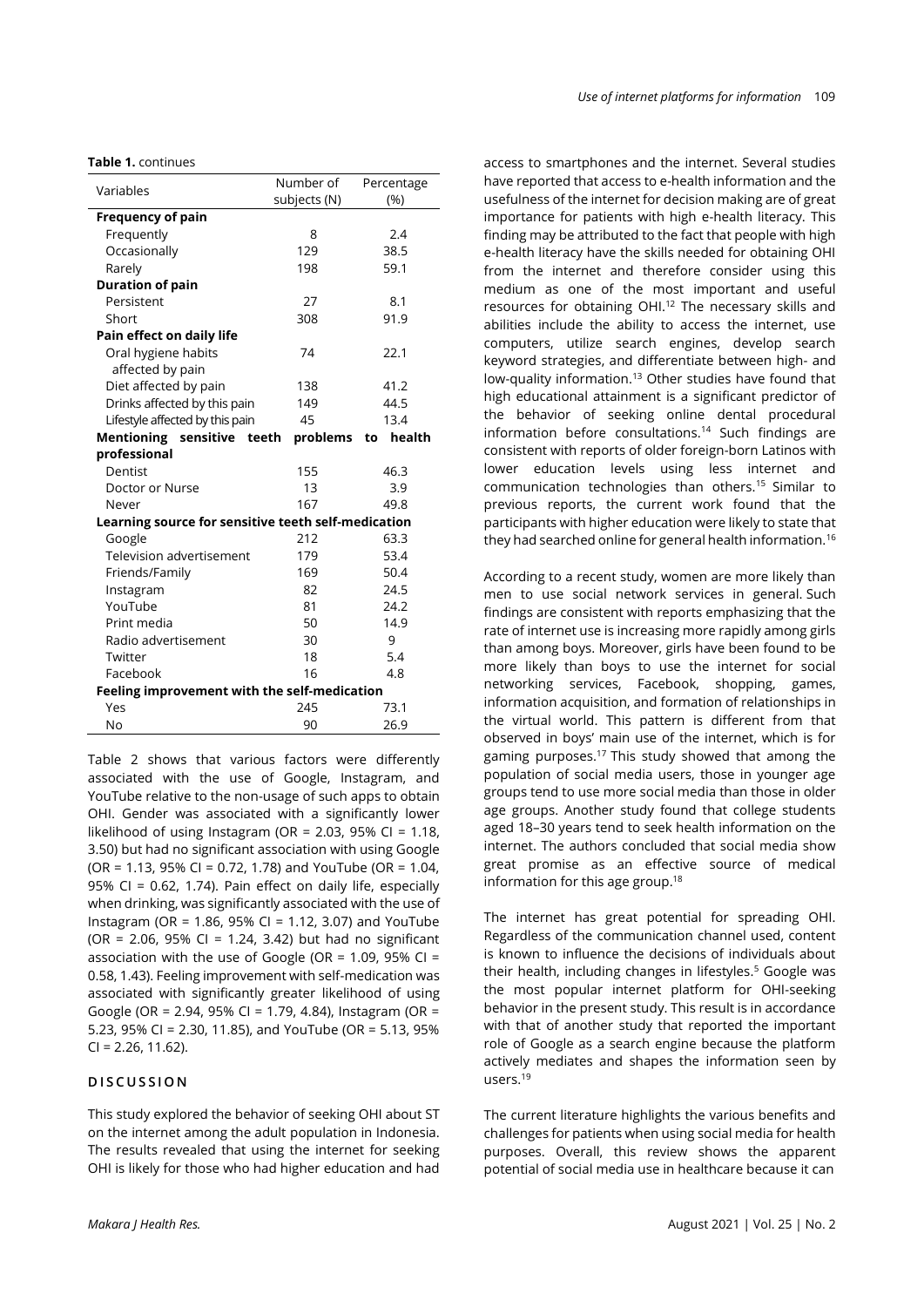|                                                  |             | Google              |            | Instagram             |            | YouTube              |
|--------------------------------------------------|-------------|---------------------|------------|-----------------------|------------|----------------------|
|                                                  | Yes         | OR (95% CI)         | Yes        | OR (95% CI)           | Yes        | OR (95% CI)          |
| Gender                                           |             | 1.13 (0.72-1.78)    |            | $2.03(1.18-3.50)*$    |            | 1.04 (0.62-1.74)     |
| Male (ref)                                       | 83 (61.5%)  |                     | 23 (17.0%) |                       | 32 (23.7%) |                      |
| Female                                           | 129 (64.5%) |                     | 59 (29.5%) |                       | 49 (24.5%) |                      |
| Age                                              |             | 1.20 (0.68-2.12)    |            | $0.48(0.23-1.00)$     |            | 1.35 (0.73-2.46)     |
| $<$ 34 $(ref)$                                   | 168 (62.5%) |                     | 72 (26.8%) |                       | 62 (23.0%) |                      |
| >35                                              | 44 (66.7%)  |                     | 10 (15.2%) |                       | 19 (28.8%) |                      |
| <b>Domicile</b>                                  |             | $1.04(0.65-1.65)$   |            | $0.99(0.589-1.668)$   |            | 1.01 (0.60-1.71)     |
| Java <sup>(ref)</sup>                            | 136 (63.0%) |                     | 53 (24.5%) |                       | 52 (24.1%) |                      |
| Others                                           | 76 (63.9%)  |                     | 29 (24.4%) |                       | 29 (24.4%) |                      |
| <b>Education</b>                                 |             | 1.04 (0.59-1.83)    |            | 1.39 (0.76-2.55)      |            | 1.42 (0.77-2.61)     |
| University level (ref)                           | 171 (63.1%) |                     | 63 (23.2%) |                       | 62 (22.9%) |                      |
| High school                                      | 41 (64.1%)  |                     | 19 (29.7%) |                       | 19 (29.7%) |                      |
| <b>Toothbrushing frequency</b>                   |             | $1.22(0.71-2.11)$   |            | 1.50 (0.77-2.92)      |            | 1.47 (0.76-2.87)     |
| Less than twice per day (ref)                    | 41 (59.4%)  |                     | 13 (18.8%) |                       | 13 (18.8%) |                      |
| At least twice per day                           | 171 (64.3%) |                     | 69 (25.9%) |                       | 68 (25.6%) |                      |
| Pain effect on daily life                        |             |                     |            |                       |            |                      |
| Oral hygiene habits                              |             | $0.91(0.53-1.57)$   |            | 1.11(0.60-2.04)       |            | 1.08 (0.59-2.00)     |
| Yes (ref)                                        | 48 (64.9%)  |                     | 17 (23.0%) |                       | 17 (23.0%) |                      |
| No                                               | 164 (62.8%) |                     | 65 (24.9%) |                       | 64 (24.5%) |                      |
| <b>Diet</b>                                      |             | $1.35(0.85 - 2.13)$ |            | 1.41 (0.85-2.33)      |            | 1.65 (1.00-2.74)     |
| No (ref)                                         | 119 (60.4%) |                     | 43 (21.8%) |                       | 40 (20.3%) |                      |
| Yes                                              | 93 (67.4%)  |                     | 39 (28.3%) |                       | 41 (29.7%) |                      |
| Drinks                                           |             | 1.09 (0.58-1.43)    |            | $1.86(1.12 - 3.07)$ * |            | $2.06(1.24-3.42)$ *  |
| No (ref)                                         | 116 (62.4%) |                     | 36 (19.4%) |                       | 34 (18.3%) |                      |
| Yes                                              | 96 (64.4%)  |                     | 46 (30.9%) |                       | 47 (31.5%) |                      |
| Feeling improvement with the self-<br>medication |             | 2.94 (1.79-4.84)*   |            | $5.23$ (2.30-11.85)*  |            | $5.13(2.26-11.62)$ * |
| No (ref)                                         | 40 (44.4%)  |                     | 7(7.8%)    |                       | 7(7.8%)    |                      |
| Yes                                              | 172 (70.2%) |                     | 75 (30.6%) |                       | 74 (30.2%) |                      |

**TABLE 2.** Odds ratios (OR, 95% CI) of factors associated with seeking OHI from Google, Instagram, and YouTube by adults in Indonesia

\**p* < 0.05; ref = reference category

be used as a tool to engage and empower patients.<sup>20</sup> In an existing study, the participants explained their use of social media sources for health information with the following statement: "because a lot of them are having the same problem I am or another user on these sites had asked the same question, and as a result, the best answer was already identified."<sup>18</sup> Anther study found several benefits to using that type of digital social media. The

authors noted that online videos are a more effective way of sharing health information than written text. They also reported that patients easily described their experiences and firsthand impressions related to their disease by using YouTube. Patients could describe and share their emotional perspectives and acquire coping skills, support, and resources.<sup>21</sup>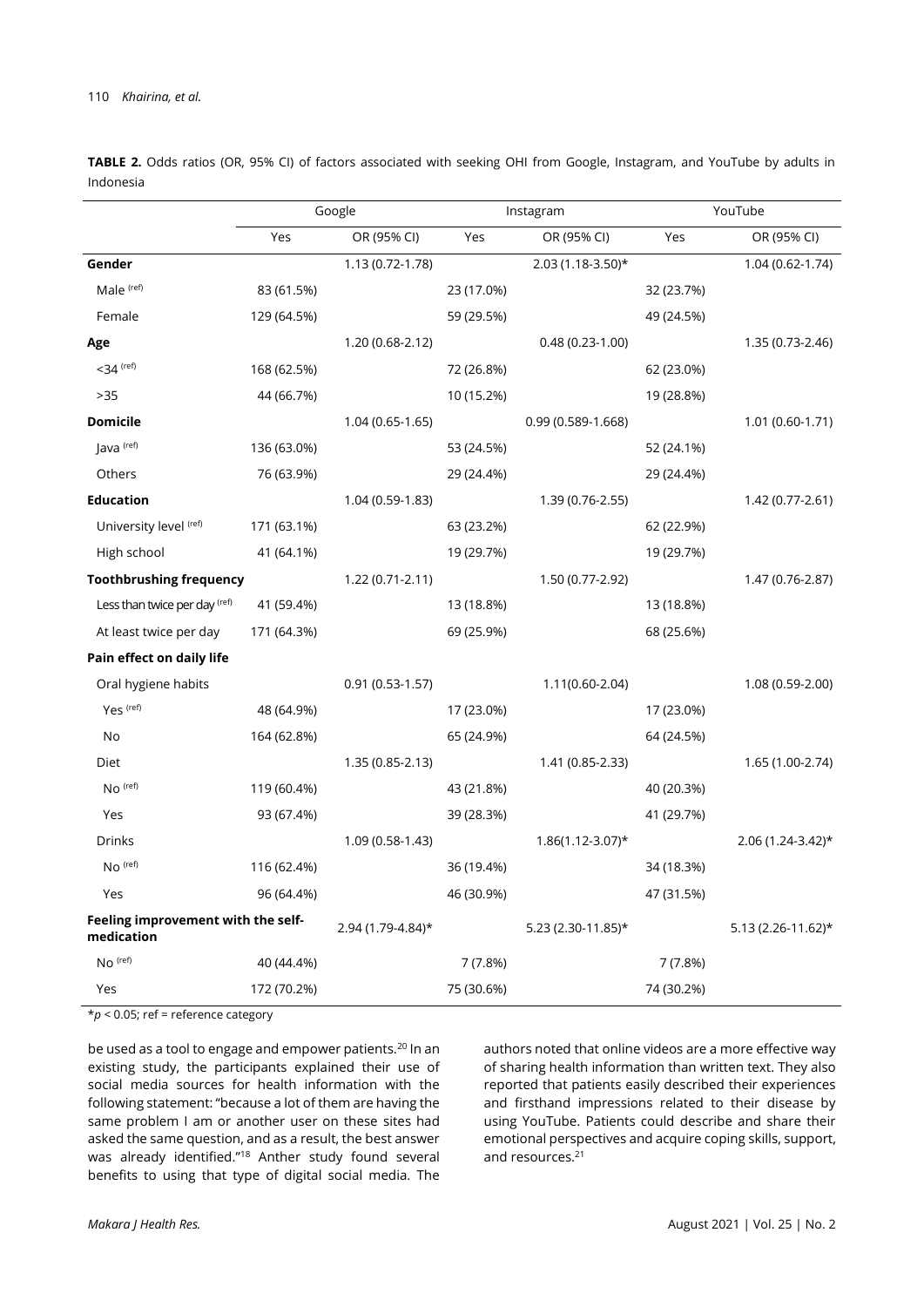ST is a relatively common problem encountered in clinical practice, and it was found to be related to substantially impaired oral health-related quality of life.<sup>22</sup> The study showed that choice of beverages is affected by ST. ST may disturb patients during eating, drinking, and brushing.<sup>23</sup> This observation is similar to those in other studies, which reported that drinks are most often modified because of ST; for example, subjects may limit their intake of cold and/or acidic drinks because they want to prevent possible discomfort/pain or because they had discussed the impact of these elements with their dentists. Although most people with ST noted little impact of such behavior on their overall quality of life, some reported a significant impact.<sup>2</sup>

In the present study, the prevalence of self-medication for ST was high. However, the resources about the practice of self-medication for ST are limited as the existing studies are generally about self-medication for oral health problems. This percentage is similar to those reported in several studies.24-26 A few limitations were identified in the current study, and they should be highlighted for future research. For example, the results cannot be generalized to the whole Indonesian population. Therefore, any decision to generalize these findings to other categories of the population must be made thoughtfully. The questionnaire was adapted directly from a previous study. Hence, validity and reliability tests were not conducted. In addition, the questionnaire was self-administered and might have led to a certain type of limitation bias, such as social desirability.

#### **C O N C L U S I O N S**

The findings of this study showed that the adult population in Indonesia rely more on Google than on Instagram and YouTube when seeking OHI about ST on the internet. People who use the internet to seek OHI are likely to have had higher education and have access to smartphones and the internet. This study also showed that the choice of drinks is affected by ST and that people who seek information about self-medication for ST feel improvement thereafter. Further study should be conducted to develop and analyze internet-based intervention program for oral health education.

### **CONFLICT OF INTEREST**

The authors declare no conflicts of interest.

# **F U N D I N G**

None declared.

*Received: June 1, 2021 | Accepted: July 12, 2021*

# **R E F E R E N C E S**

- 1. West N, Sanz M, Lussi A, Bartlett D, Bouchard P, Bourgeois D. Prevalence of dentine hypersensitivity and study of associated factors: A European populationbased cross- sectional study. *J Dent*. 2013;41:841–51.
- 2. Blaizot A, Offner D, Trohel G, Bertaud V, Bou C, Catteau C, et al. Prevalence of sensitive teeth and associated factors: A multicentre, cross-sectional questionnaire survey in France. *BMC Oral Health*. 2020;20:234.
- 3. Delli K, Livas C, Vissink A, Spijkervet FK. Is YouTube useful as a source of information for Sjögren's syndrome? *Oral Dis*. 2016;22:196–201.
- 4. Jayaratne YS, Anderson NK, Zwahlen RA. Readability of web-sites containing information on dental implants. *Clin Oral Implants Res*. 2014;25:1319–24.
- 5. Varela-Centelles P, Ledesma-Ludi Y, Seoane-Romero JM, Seoane J. Information about oral cancer on the Internet: our patients cannot understand it. *Br J Oral Maxillofac Surg*. 2015;53:393–5.
- 6. López-Jornet P, Camacho-Alonso F. The quality of internet sites providing information relating to oral cancer. *Oral Oncol*. 2009;45:95–8.
- 7. Neiger BL, Thackery R, Burton SH, Giraud-Carrier CG, Fagen MC. Evaluating social media's capacity to develop engaged audiences in health promotion settings: Use of Twitter metrics as a case study. *Health Promot Pract*. 2013;14:157–62.
- 8. Maharani DA, El Tantawi M, Yoseph MG, Rahardjo A. The use of internet platforms for oral health information and associated factors among adolescents from Jakarta: A cross sectional study. *BMC Oral Health*. 2021;21:22.
- 9. Maharani DA. Perceived need for and utilization of dental care in Indonesia in 2006 and 2007: A secondary analysis. *J Oral Sci*. 2009;51:545–50.
- 10. APJII. Penetrasi & Profil Perilaku Pengguna Internet Indonesia Tahun 2018. *Apjii*; 2019. p.51.
- 11. Von Elm E, Altman DG, Egger M, et al. The strengthening the reporting of observational studies in epidemiology (STROBE) statement: Guidelines for reporting observational studies. *Ann Intern Med*. 2007;147:573–7.
- 12. Valizadeh-Haghi S, Rahmatizadeh S. eHealth literacy and general interest in using online Health information: a survey among patients with dental diseases. *Online J Publ Health Informat*. 2018;10.
- 13. Chesser A, Burke A, Reyes J, Rohrberg T. Navigating the digital divide: A systematic review of eHealth literacy in underserved populations in the United States. *Inform Health Soc Care*. 2015;41:1–19.
- 14. Hanna K, Sambrook P, Armfield J, Brennan D. Internet use, online information seeking and knowledge among third molar patients attending public dental services. *Aust Dent J*. 2017;62:323–30.
- 15. Leite L, Buresh M, Rios N, Conley A, Flys T, Page KR. Cell phone utilization among foreign-born Latinos: A promising tool for dissemination of health and HIV information. *J Immigr Minor Health*. 2014;16:661–9.
- 16. Nölke L, Mensing M, Krämer A, Hornberg C. Sociodemographic and health-(care-) related characteristics of online health information seekers: A